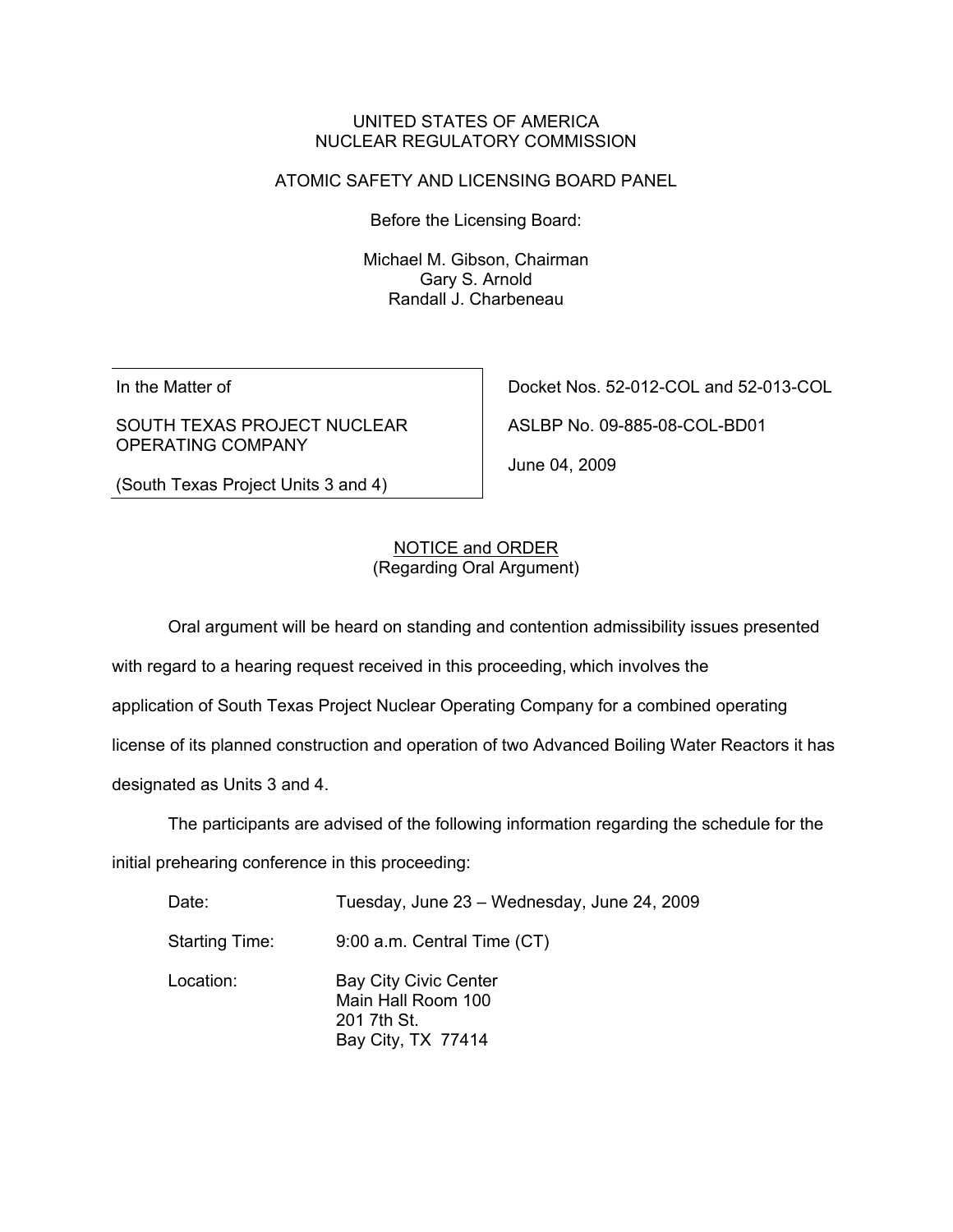Currently, the Board anticipates that this conference should last no more than two days. The Board will issue a separate order in the near future providing more information on issues it wishes the participants to address during the conference as well as details on a site visit.

It is so ORDERED.

 FOR THE ATOMIC SAFETY AND LICENSING BOARD

*/RA/*

 $\frac{1}{\sqrt{2}}$  , and the set of the set of the set of the set of the set of the set of the set of the set of the set of the set of the set of the set of the set of the set of the set of the set of the set of the set of the

 Michael M. Gibson CHAIRMAN

Rockville, Maryland June 04, 2009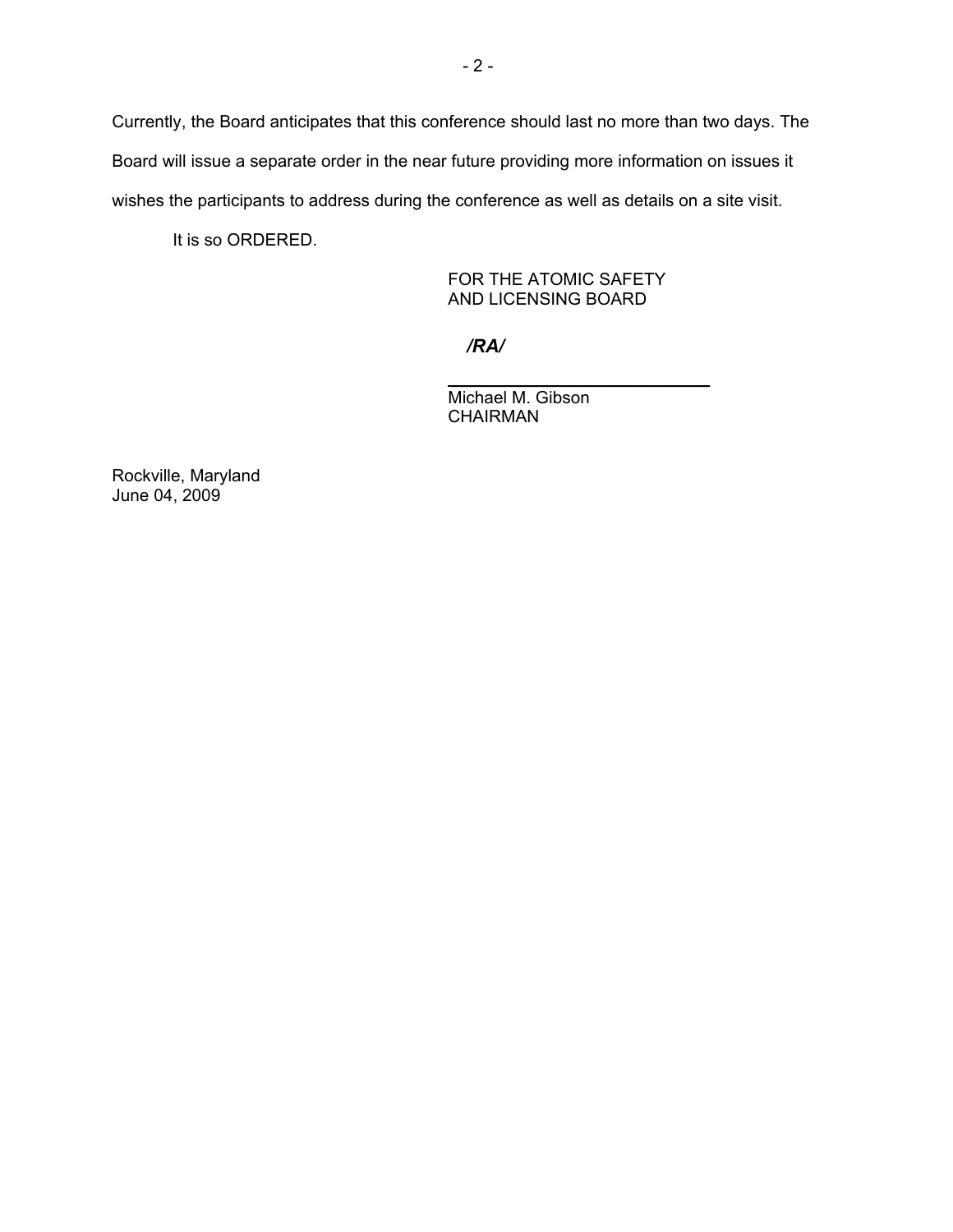### UNITED STATES OF AMERICA NUCLEAR REGULATORY COMMISSION

In the Matter of (1)

OPERATING COMPANY )

 $)$ 

 $)$ 

SOUTH TEXAS PROJECT NUCLEAR ) Docket Nos. 52-012-COL and 52-013-COL

 $)$ (South Texas Project Units 3 and 4) )

# CERTIFICATE OF SERVICE

I hereby certify that copies of the foregoing NOTICE AND ORDER (REGARDING ORAL ARGUMENT) have been served upon the following persons by the Electronic Information Exchange.

Atomic Safety and Licensing Board Panel U.S. Nuclear Regulatory Commission Mail Stop: T-3F23 Washington, DC 20555-0001

E. Roy Hawkens, Chair Administrative Judge E-mail: erh@nrc.gov

Anthony J. Baratta Administrative Judge E-mail: ajb5@nrc.gov

Charles N. Kelber Administrative Judge E-mail: cnk@nrc.gov Office of the General Counsel U.S. Nuclear Regulatory Commission Mail Stop - O-15 D21 Washington, DC 20555-0001

Kathryn Winsberg, Esq. James P. Biggins, Esq. Sara Brock Kirkwood, Esq. Maxwell Smith, Esq. Erica LaPlante, Esq. Jessica Bielecki, Esq. Joseph Gilman, Paralegal E-mail: klw@nrc.gov; james.biggins@nrc.gov seb2@nrc.gov jsg1@nrc.gov maxwell.smith@nrc.gov Erica.LaPlante@nrc.gov jessica.bielecki@nrc.gov

OGC Mail Center : OGCMailCenter@nrc.gov

Office of Commission Appellate Adjudication U.S. Nuclear Regulatory Commission Mail Stop: O-16C1 Washington, DC 20555-0001 E-mail: ocaamail@nrc.gov

Office of the Secretary of the Commission U.S. Nuclear Regulatory Commission Mail Stop: O-16C1 Washington, DC 20555-0001 Hearing Docket E-mail: hearingdocket@nrc.gov